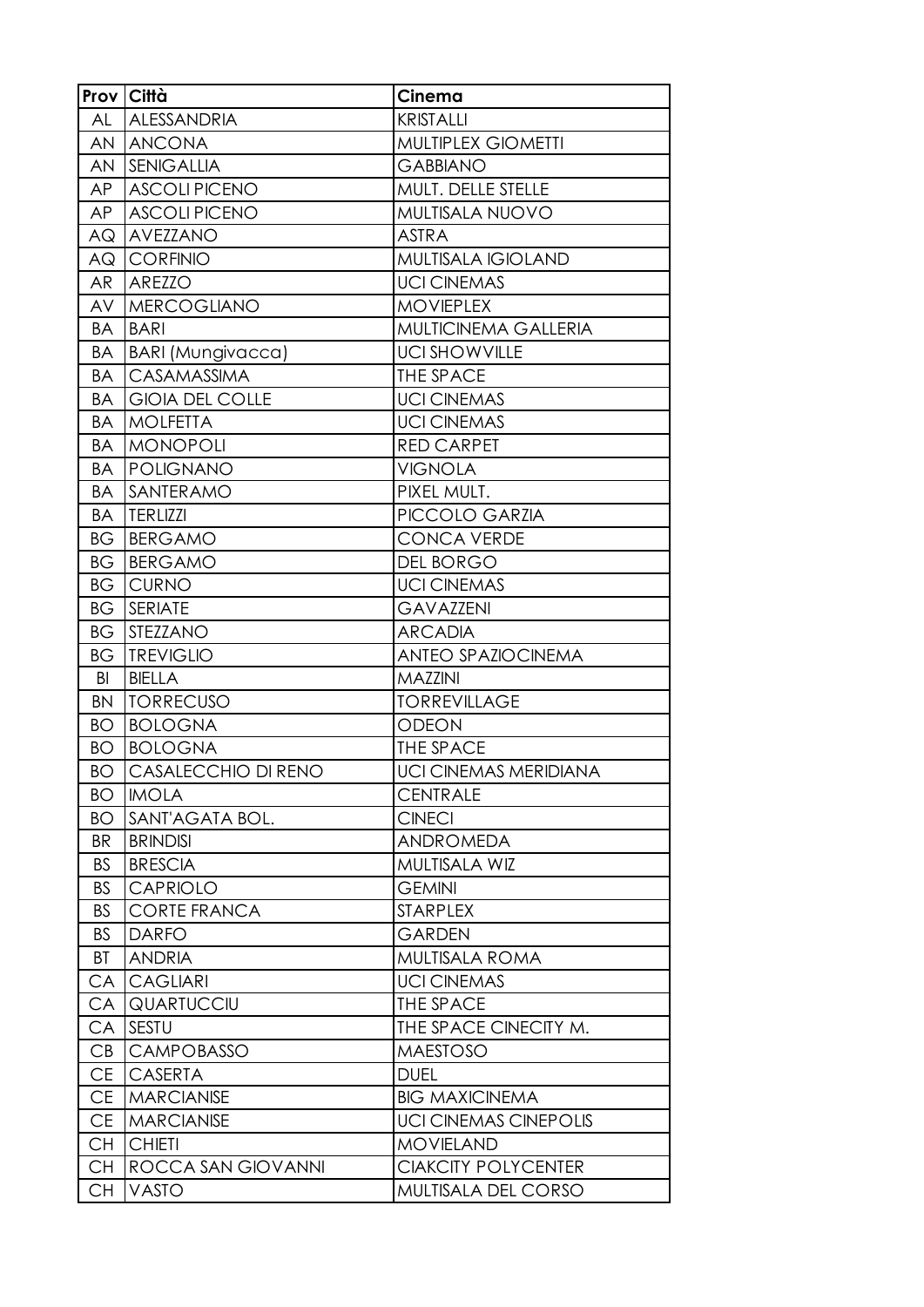|           | CN ALBA                  | <b>CINEMA 4 CITYPLEX</b>      |
|-----------|--------------------------|-------------------------------|
| <b>CN</b> | <b>BRA</b>               | <b>VITTORIA</b>               |
| CO        | MONTANO L.               | <b>UCI CINEMAS</b>            |
| <b>CR</b> | <b>CREMONA</b>           | SPAZIOCINEMA                  |
| CS        | <b>COSENZA</b>           | ANDROMEDA                     |
| <b>CT</b> | <b>ACIREALE</b>          | <b>MARGHERITA</b>             |
| <b>CT</b> | <b>BELPASSO</b>          | THE SPACE                     |
| <b>CT</b> | <b>FIUMEFREDDO</b>       | MULT. MACHERIONE              |
| <b>CT</b> | SAN GIOVANNI LA PUNTA    | STARPLEX CINESTAR             |
| CZ        | CATANZARO                | THE SPACE                     |
| FC        | <b>CESENA</b>            | <b>ELISEO</b>                 |
| FC        | <b>FERRARA</b>           | <b>APOLLO CINEPARK</b>        |
| FC        | <b>FORLI'</b>            | <b>ASTORIA</b>                |
| FE.       | <b>CENTO</b>             | <b>CINEPARK</b>               |
| <b>FE</b> | COMACCHIO                | <b>CINEPLUS</b>               |
| <b>FE</b> | <b>FERRARA</b>           | <b>UCI CINEMAS</b>            |
| FG        | <b>FOGGIA</b>            | LA CITTA' DEL CINEMA          |
| FI.       | <b>FIRENZE</b>           | <b>PORTICO</b>                |
| FI        | <b>FIRENZE</b>           | THE SPACE CINEHALL NOVOLI     |
| F1        | <b>FIRENZE</b>           | <b>UCI CINEMAS</b>            |
| FI.       | <b>CAMPI BISENZIO</b>    | <b>UCILUXE</b>                |
| <b>FR</b> | <b>FROSINONE</b>         | <b>DREAM CINEMA</b>           |
| <b>GE</b> | <b>GENOVA</b>            | CORALLO                       |
| <b>GE</b> | <b>GENOVA</b>            | THE SPACE                     |
| <b>GE</b> | <b>GENOVA</b>            | <b>UCI CINEMAS LA FIUMARA</b> |
| <b>GE</b> | <b>CHIAVARI</b>          | <b>MIGNON</b>                 |
| GR        | <b>GROSSETO</b>          | <b>AURELIA ANTICA</b>         |
| <b>GR</b> | <b>GROSSETO</b>          | THE SPACE                     |
| <b>GR</b> | ORBETELLO                | <b>SUPERCINEMA</b>            |
| LE.       | <b>LECCE</b>             | <b>MASSIMO</b>                |
| LE        | <b>SURBO</b>             | THE SPACE                     |
| $\Box$    | <b>LIVORNO</b>           | THE SPACE                     |
| LT        | <b>GAETA</b>             | <b>ARISTON</b>                |
| LT        | <b>LATINA</b>            | CORSO                         |
| LT        | <b>TERRACINA</b>         | <b>MULTISALA RIO</b>          |
| ΜB        | <b>LISSONE</b>           | <b>UCI CINEMAS</b>            |
| MB        | <b>MONZA</b>             | CAPITOL SPAZIOCINEMA          |
| ΜB        | <b>VIMERCATE</b>         | THE SPACE                     |
| MC        | <b>CIVITANOVA MARCHE</b> | <b>TEATRO CECCHETTI</b>       |
| MC.       | <b>FERMO</b>             | MULTIPLEX SUPER8              |
| MC        | <b>FERMO</b>             | <b>SALA DEGLI ARTISTI</b>     |
| <b>MC</b> | <b>MACERATA</b>          | MULTIPLEX 2000                |
| <b>MC</b> | <b>MATELICA</b>          | <b>MULTIPLEX GIOMETTI</b>     |
| ME        | <b>MESSINA</b>           | THE SCREEN                    |
| ME        | <b>MILAZZO</b>           | THE SCREEN                    |
| MI        | <b>MILANO</b>            | ANTEO PALAZZO DEL CINEMA      |
| MI        | <b>MILANO</b>            | <b>ARIOSTO</b>                |
| MI        | <b>MILANO</b>            | <b>CITYLIFE ANTEO</b>         |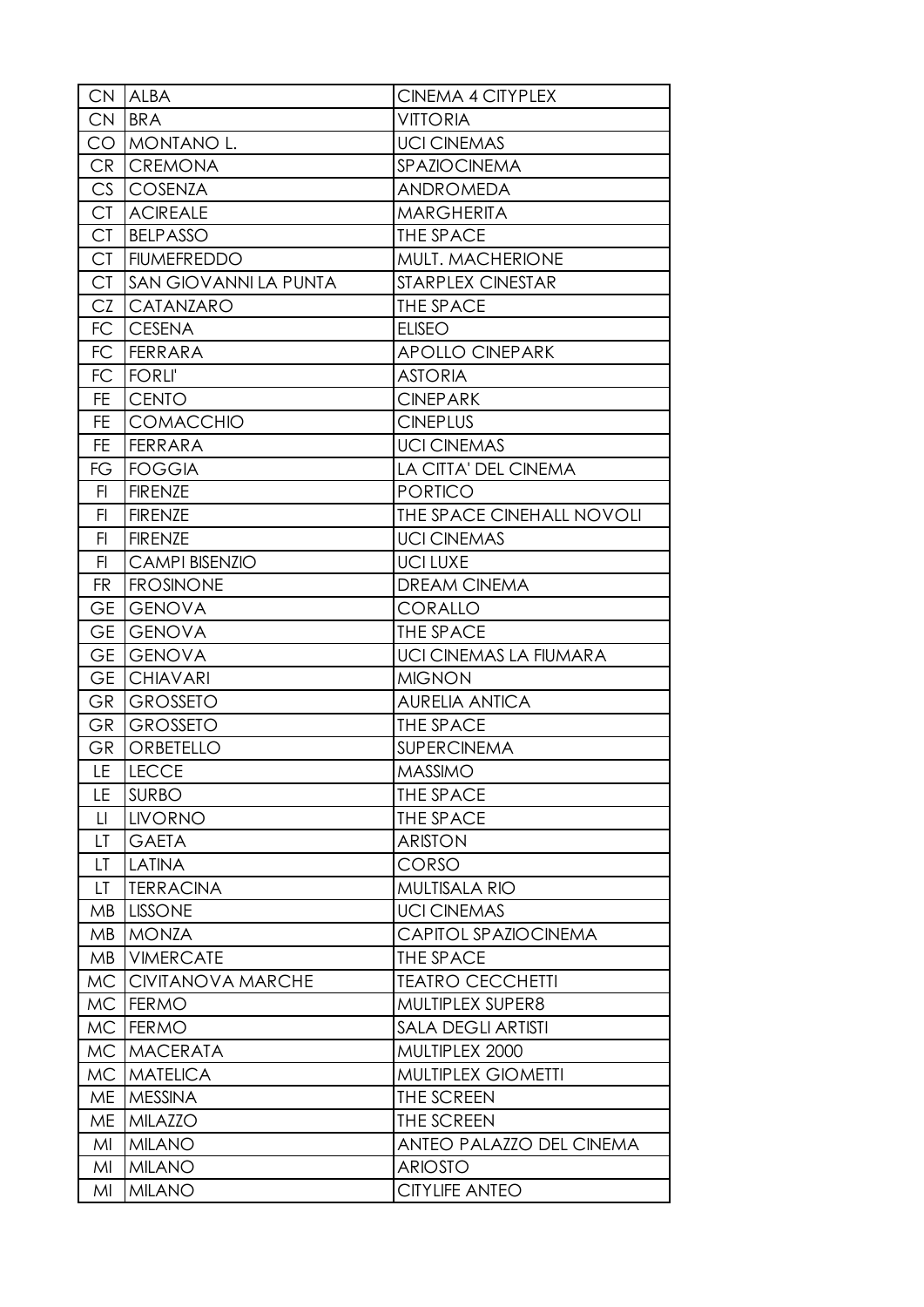| MI        | <b>MILANO</b>                 | <b>MULTISALA ELISEO</b>       |
|-----------|-------------------------------|-------------------------------|
| MI        | <b>MILANO</b>                 | <b>MULTISALA ORFEO</b>        |
| MI        | <b>MILANO</b>                 | NOTORIUS CINEMAS GLORIA       |
| MI        | <b>MILANO</b>                 | THE SPACE ODEON               |
| MI        | <b>MILANO</b>                 | <b>UCI BICOCCA</b>            |
| MI        | <b>MILANO</b>                 | <b>UCI CERTOSA</b>            |
| MI        | <b>ASSAGO</b>                 | <b>UCI CINEMAS</b>            |
| MI        | AZZANO SAN PAOLO              | <b>UCI CINEMAS</b>            |
| MI        | <b>BELLINZAGO</b>             | <b>ARCADIA</b>                |
| MI        | <b>CERRO MAGGIORE</b>         | THE SPACE                     |
| MI        | CORTENUOVA                    | <b>STARPLEX</b>               |
| MI        | PADERNO D.                    | MULTIPLEX LE GIRAFFE          |
| MI        | <b>ROZZANO</b>                | THE SPACE                     |
| MI        | <b>SESTO S. GIOVANNI</b>      | <b>NOTORIUS CINEMAS</b>       |
| MN        | <b>CURTATONE</b>              | <b>STARPLEX</b>               |
| MN        | <b>MANTOVA</b>                | <b>ARISTON</b>                |
| MO        | <b>MODENA</b>                 | <b>RAFFAELLO</b>              |
| MO.       | <b>MODENA</b>                 | <b>VICTORIA</b>               |
| MO.       | <b>SAVIGNANO SUL RUBICONE</b> | <b>UCI CINEMAS ROMAGNA</b>    |
| <b>MS</b> | <b>MASSA</b>                  | SPLENDOR 7                    |
| MS        | CARRARA                       | <b>GARIBALDI</b>              |
| MT        | <b>MATERA</b>                 | <b>UCI CINEMAS RED CARPET</b> |
| NA.       | <b>NAPOLI</b>                 | <b>MODERNISSIMO</b>           |
| NA        | <b>NAPOLI</b>                 | THE SPACE                     |
| NA        | <b>AFRAGOLA</b>               | <b>HAPPY MAXICINEMA</b>       |
| <b>NA</b> | <b>CASORIA</b>                | <b>UCI CINEMAS</b>            |
| <b>NA</b> | <b>NOLA</b>                   | THE SPACE                     |
| NO.       | <b>BELLINZAGO NOVARESE</b>    | <b>MOVIE PLANET</b>           |
| NO.       | CASTELLETTO SOPRA TICINO      | <b>METROPOLIS</b>             |
| NO.       | NOVARA                        | VIP                           |
| <b>NU</b> | <b>NUORO</b>                  | PRATO MULTIPLEX               |
| <b>PA</b> | <b>PALERMO</b>                | MULTISALA MULTISALA GAUDIUM   |
| PC        | <b>PIACENZA</b>               | <b>UCI CINEMAS</b>            |
| <b>PD</b> | <b>PADOVA</b>                 | <b>ASTRA</b>                  |
| <b>PD</b> | PADOVA                        | MULTISALA PORTO ASTRA         |
| <b>PD</b> | <b>LIMENA</b>                 | THE SPACE                     |
| PE        | <b>MONTESILVANO</b>           | <b>THE SPACE</b>              |
| <b>PE</b> | <b>PESCARA</b>                | <b>MASSIMO</b>                |
| <b>PE</b> | SPOLTORE                      | MULTIPLEX ARCA                |
| PG        | <b>CORCIANO</b>               | THE SPACE                     |
| PG        | <b>FOLIGNO</b>                | <b>SUPERCINEMA</b>            |
| PG        | <b>PERUGIA</b>                | <b>UCI CINEMAS</b>            |
| PI        | <b>PISA</b>                   | <b>LANTERI</b>                |
| <b>PN</b> | <b>FIUME VENETO</b>           | <b>UCI CINEMAS</b>            |
| <b>PN</b> | <b>PORDENONE</b>              | <b>ZERO</b>                   |
| <b>PN</b> | PRADAMANO                     | THE SPACE                     |
| PО        | <b>PRATO</b>                  | MULT. OMNIA                   |
| <b>PR</b> | <b>PARMA</b>                  | THE SPACE CAMPUS              |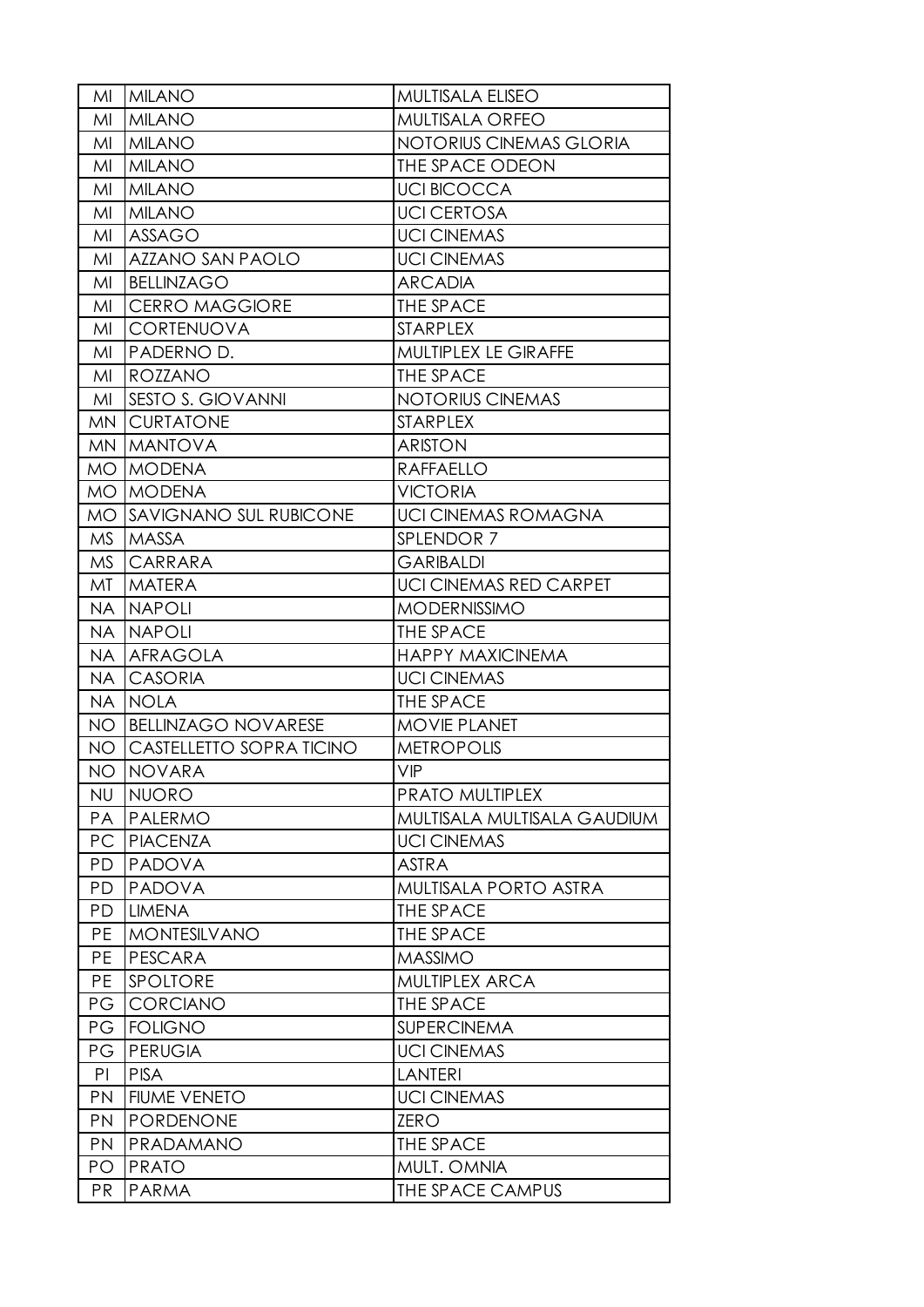| PR             | PARMA                  | THE SPACE CENTRO             |
|----------------|------------------------|------------------------------|
| PT.            | <b>PISTOIA</b>         | <b>LUX</b>                   |
| PU             | PESARO                 | <b>SOLARIS</b>               |
| PU             | PESARO                 | MULTIPLEX GIOMETTI           |
| <b>PV</b>      | <b>MONTEBELLO</b>      | THE SPACE                    |
| PV.            | PARONA L.              | <b>MOVIE PLANET</b>          |
| PZ.            | <b>POTENZA</b>         | <b>TEATRO DON BOSCO</b>      |
| PZ             | <b>TITO</b>            | MULT.RANIERI                 |
| RA             | <b>FAENZA</b>          | CINEDREAM MULT.              |
| <b>RA</b>      | <b>FAENZA</b>          | <b>SARTI</b>                 |
| RA             | <b>RAVENNA</b>         | <b>CINEMACITY</b>            |
| <b>RC</b>      | <b>REGGIO CALABRIA</b> | MULT. LUMIERE                |
| <b>RE</b>      | <b>REGGIO EMILIA</b>   | <b>UCI CINEMAS</b>           |
| R <sub>l</sub> | <b>RIETI</b>           | <b>MODERNO</b>               |
| RM             | <b>ROMA</b>            | <b>ANDROMEDA</b>             |
| RM             | <b>ROMA</b>            | <b>LUX</b>                   |
| RM             | <b>ROMA</b>            | <b>ODEON</b>                 |
| <b>RM</b>      | <b>ROMA</b>            | <b>STARDUST</b>              |
| RM             | <b>ROMA</b>            | <b>STARPLEX</b>              |
| RM             | <b>ROMA</b>            | THE SPACE MAGLIANA           |
| RM             | <b>ROMA</b>            | <b>UCI CINEMAS LUNGHEZZA</b> |
| <b>RM</b>      | <b>ROMA</b>            | UCI CINEMAS PORTA DI RM      |
| RM             | <b>CIVITAVECCHIA</b>   | <b>SALA BUONARROTI</b>       |
| <b>RM</b>      | <b>FIUMICINO</b>       | <b>UCI PARCO LEONARDO</b>    |
| RM.            | <b>GENZANO</b>         | <b>CYNTHIARUM</b>            |
| <b>RM</b>      | <b>GUIDONIA</b>        | THE SPACE                    |
| <b>RN</b>      | <b>RICCIONE</b>        | <b>CINEPALACE</b>            |
| <b>RN</b>      | <b>RIMINI</b>          | LE BEFANE                    |
| SA             | SALERNO                | THE SPACE                    |
| SI             | <b>POGGIBONSI</b>      | MULT. POLITEAMA              |
| SI             | SINALUNGA              | <b>UCI CINEMAS</b>           |
| SO             | SONDRIO                | <b>STARPLEX</b>              |
| SP             | LA SPEZIA              | <b>NUOVO</b>                 |
| SP             | <b>LERICI</b>          | <b>ASTORIA</b>               |
| SV             | SAVONA                 | <b>DIANA</b>                 |
| TE             | SILVI                  | <b>UNIVERSO</b>              |
| TE             | <b>TERAMO</b>          | SMERALDO <sub>7</sub>        |
| <b>TN</b>      | <b>TRENTO</b>          | <b>MODENA</b>                |
| <b>TO</b>      | <b>TORINO</b>          | <b>MASSAUA</b>               |
| <b>TO</b>      | <b>TORINO</b>          | <b>REPOSI</b>                |
| <b>TO</b>      | <b>TORINO</b>          | THE SPACE                    |
| <b>TO</b>      | <b>TORINO</b>          | <b>UCI CINEMAS</b>           |
| <b>TO</b>      | <b>BEINASCO</b>        | THE SPACE                    |
| <b>TO</b>      | <b>CHIERI</b>          | SPLENDOR                     |
| <b>TO</b>      | <b>MONCALIERI</b>      | <b>UCI CINEMAS</b>           |
| <b>TO</b>      | SAN MAURO TORINESE     | <b>GOBETTI</b>               |
| <b>TR</b>      | <b>TERNI</b>           | CITYPLEX LUCIOLI (Politeama) |
| TR             | <b>TERNI</b>           | THE SPACE                    |